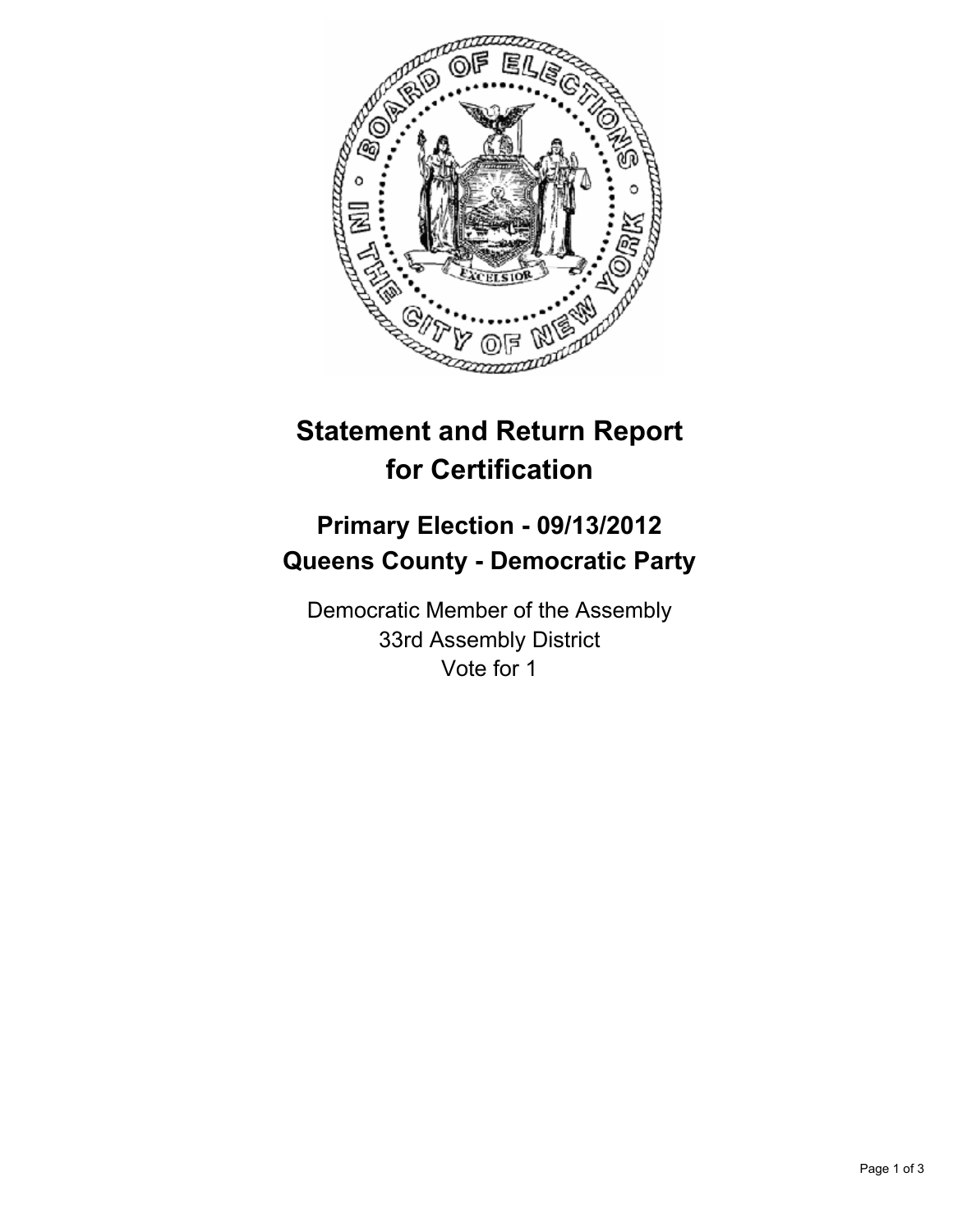

### **Assembly District 33**

| PUBLIC COUNTER                                           | 4,847    |
|----------------------------------------------------------|----------|
| <b>EMERGENCY</b>                                         | 0        |
| <b>ABSENTEE/MILITARY</b>                                 | 149      |
| FEDERAL                                                  | 0        |
| <b>SPECIAL PRESIDENTIAL</b>                              | $\Omega$ |
| AFFIDAVIT                                                | 32       |
| <b>Total Ballots</b>                                     | 5,028    |
| Less - Inapplicable Federal/Special Presidential Ballots | 0        |
| <b>Total Applicable Ballots</b>                          | 5,028    |
| <b>BARBARA M. CLARK</b>                                  | 3,184    |
| <b>CLYDE VANEL</b>                                       | 1,807    |
| LEONARD FAZIOLI (WRITE-IN)                               | 1        |
| MR. NON GERRY MANDER (WRITE-IN)                          | 1        |
| <b>Total Votes</b>                                       | 4,993    |
| Unrecorded                                               | 35       |